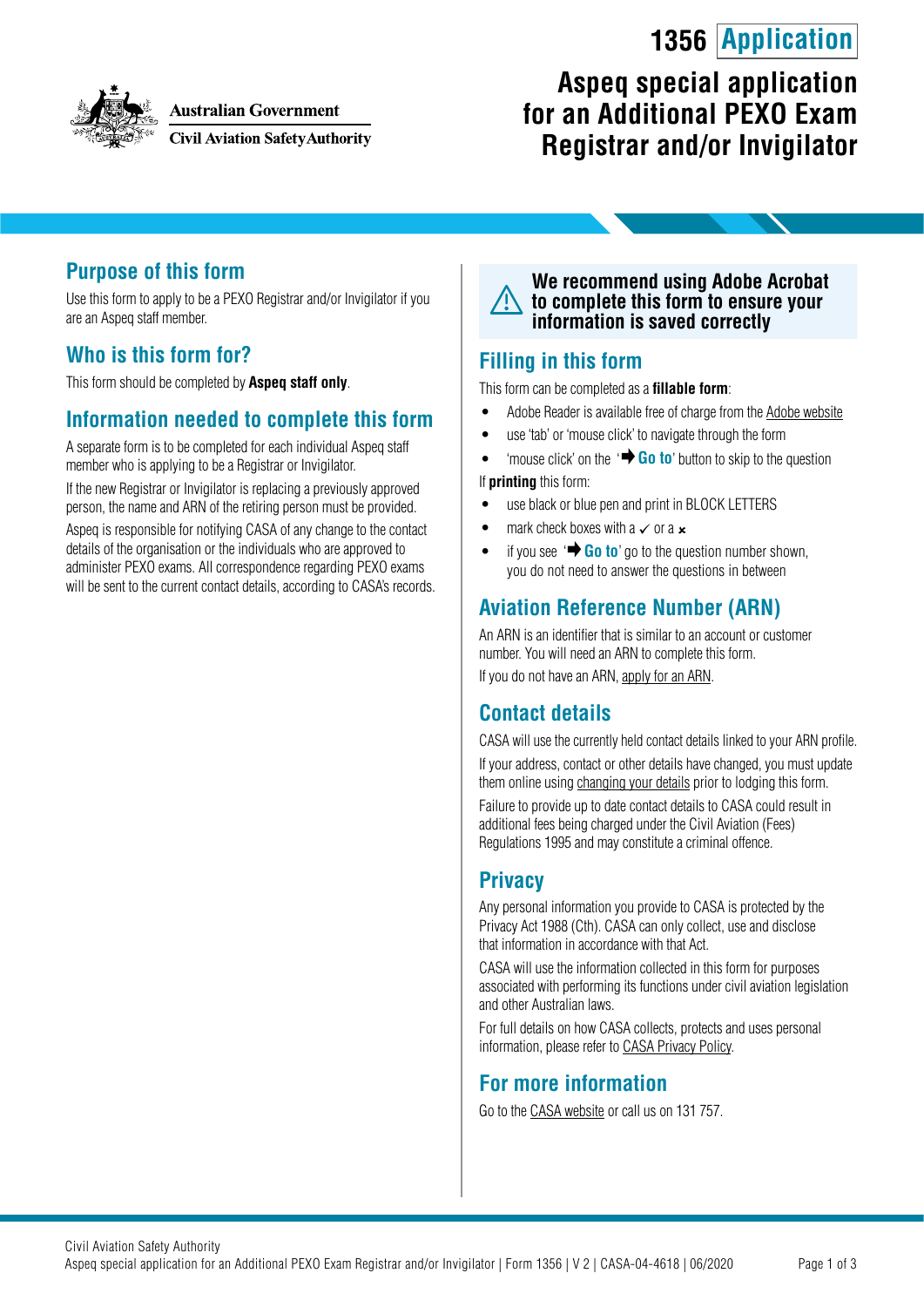## **Applicant**

**1** What are the **applicant** details?

If your address, contact or other details have changed, you must update them using [changing your details](https://www.casa.gov.au/licences-and-certification/individual-licensing/licence-information/changing-your-details).

|                                                                                  | ARN                                                                                            |  |  |
|----------------------------------------------------------------------------------|------------------------------------------------------------------------------------------------|--|--|
|                                                                                  |                                                                                                |  |  |
|                                                                                  | Date of birth (DD/MM/YYYY)<br>T<br>T                                                           |  |  |
|                                                                                  | Contact number                                                                                 |  |  |
|                                                                                  | Email address                                                                                  |  |  |
|                                                                                  | What are you <b>applying</b> for (select one)?<br>$\rightarrow$ Go to 4<br>PEXO Registrar role |  |  |
|                                                                                  | $\rightarrow$ Go to 4<br>PEXO Invigilator role                                                 |  |  |
|                                                                                  | $\rightarrow$ Go to 4<br>Registrar and Invigilator roles                                       |  |  |
|                                                                                  | $\rightarrow$ Go to 3<br>Registrar/Invigilator replacement                                     |  |  |
|                                                                                  | What are the previous Registrar/Invigilator's details?<br>Full name                            |  |  |
|                                                                                  | ARN                                                                                            |  |  |
| I wish to be a PEXO exam Registrar and/or Invigilator for Aspeq<br>Name of venue |                                                                                                |  |  |
|                                                                                  | Contact number of venue                                                                        |  |  |
|                                                                                  | <b>Address of exam venue</b><br>Unit/number                                                    |  |  |
|                                                                                  | Street name                                                                                    |  |  |
|                                                                                  | Suburb                                                                                         |  |  |
|                                                                                  | State/territory                                                                                |  |  |
|                                                                                  |                                                                                                |  |  |
|                                                                                  | Postcode                                                                                       |  |  |

## **Application checklist**

**5** Are you attaching any documents to this application?

## **Applicant declaration**

- **6** I declare that:
	- I agree to abide by the terms and conditions required by CASA in relation to the administration of PEXO exams.
	- I realise that I am not permitted to be involved now, or in the foreseeable future, directly or indirectly engaged in aviation activities such as aeronautical knowledge training or flying training.
	- In the event that I become aware of any impropriety occurring during the conduct of an examination, I will immediately contact Flight Crew Licensing for advice.
	- I am authorised to make this application/notice/authority and hold the role indicated below.
	- All statements in this application are true and correct in every particular and that I have read and understood all provisions of the Civil Aviation Safety Regulations 1998 which are relevant to this application.
	- I understand CASA will use the currently held details to process this application and it is my responsibility to ensure my details are correct prior to lodgement.
	- I consent to CASA using and disclosing my personal information in accordance with [CASA Privacy Policy](http://www.casa.gov.au/privacy-policy) including exchanging the information with Commonwealth, State and Territory government agencies.
	- I accept that if this applications withdrawn or refused by CASA, or if CASA are unable to assess the application because I have failed to provide the required information, I am liable to pay CASA fees for work conducted.
	- I acknowledge that to knowingly make a false or misleading statement in this application is an offence against the [Criminal Code Act 1995 \(Cth\).](https://www.legislation.gov.au/Details/C2018C00244)

Full name

| Signature |                             |                                                                                                                                       |  |
|-----------|-----------------------------|---------------------------------------------------------------------------------------------------------------------------------------|--|
|           |                             |                                                                                                                                       |  |
|           |                             |                                                                                                                                       |  |
|           |                             |                                                                                                                                       |  |
|           | Date (DD/MM/YYYY)           |                                                                                                                                       |  |
|           |                             |                                                                                                                                       |  |
|           |                             | In what capacity are you making this declaration?                                                                                     |  |
|           | For example: Self, Director |                                                                                                                                       |  |
|           |                             |                                                                                                                                       |  |
|           | named in question 4.        | An authority must be provided if the person making this<br>declaration is <b>not</b> the individual or an office holder of the entity |  |
|           | Attach authority            |                                                                                                                                       |  |

Aspeq special application for an Additional PEXO Exam Registrar and/or Invigilator | Form 1356 | V 2 | CASA-04-4618 | 06/2020 Page 2 of 3